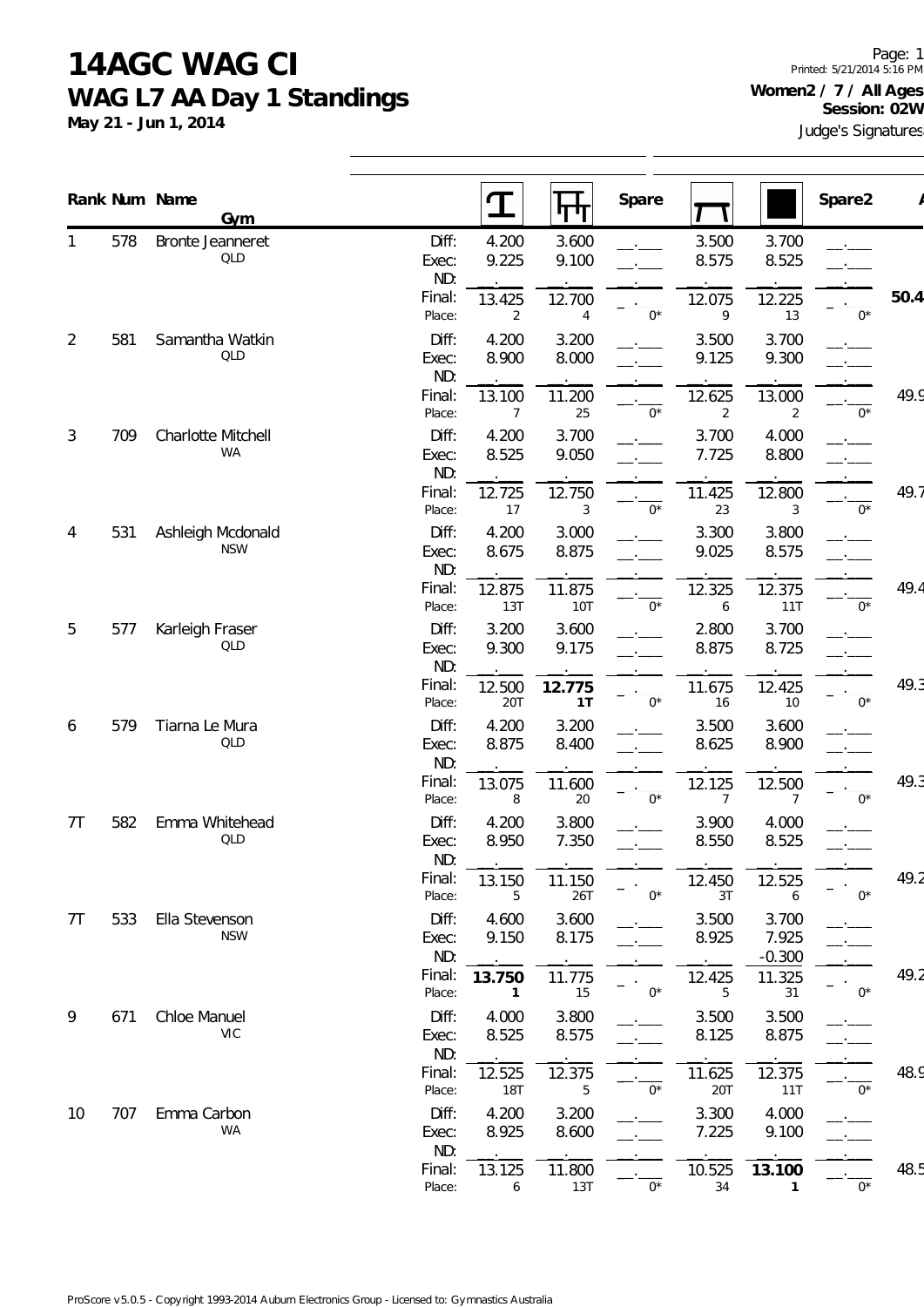**May 21 - Jun 1, 2014**

|    |     | Rank Num Name<br>Gym           |                       |                          |                      | Spare       |                        |                            | Spare2 |      |
|----|-----|--------------------------------|-----------------------|--------------------------|----------------------|-------------|------------------------|----------------------------|--------|------|
| 11 | 669 | Olivia Galea<br><b>VIC</b>     | Diff:<br>Exec:<br>ND: | 4.000<br>8.450           | 3.500<br>7.875       |             | 3.800<br>8.150         | 4.200<br>8.500             |        |      |
|    |     |                                | Final:<br>Place:      | 12.450<br>22T            | 11.375<br>23         | $0^*$       | 11.950<br>13           | 12.700<br>4                | $0^*$  | 48.4 |
| 12 | 670 | Bailee Hunsdale<br><b>VIC</b>  | Diff:<br>Exec:<br>ND: | 2.400<br>8.950           | 3.600<br>9.175       |             | 4.200<br>8.600         | 3.600<br>7.800             |        |      |
|    |     |                                | Final:<br>Place:      | 11.350<br>33T            | 12.775<br>1T         | $0^*$       | 12.800<br>$\mathbf{1}$ | 11.400<br>30               | $0^*$  | 48.3 |
| 13 | 530 | Brittany Dolphin<br><b>NSW</b> | Diff:<br>Exec:<br>ND: | 4.200<br>8.675           | 3.200<br>7.650       |             | 3.500<br>8.475         | 4.400<br>8.075             |        |      |
|    |     |                                | Final:<br>Place:      | 12.875<br>13T            | 10.850<br>32T        | $0^*$       | 11.975<br>11T          | 12.475<br>8T               | $0^*$  | 48.1 |
| 14 | 672 | Jessica Wise<br><b>VIC</b>     | Diff:<br>Exec:<br>ND: | 4.000<br>8.275           | 3.100<br>8.000       |             | 3.500<br>8.600         | 3.800<br>8.675             |        |      |
|    |     |                                | Final:<br>Place:      | 12.275<br>24T            | 11.100<br>29         | $0*$        | 12.100<br>8            | 12.475<br>8T               | $0^*$  | 47.9 |
| 15 | 608 | Eleanore Lindsay<br>SA         | Diff:<br>Exec:<br>ND: | 4.200<br>8.975           | 3.500<br>7.800       |             | 3.500<br>7.200         | 3.600<br>9.075             |        |      |
|    |     |                                | Final:<br>Place:      | 13.175<br>$\overline{4}$ | 11.300<br>24         | $0^*$       | 10.700<br>30T          | 12.675<br>5                | $0^*$  | 47.8 |
| 16 | 708 | Sita Mann<br><b>WA</b>         | Diff:<br>Exec:<br>ND: | 4.000<br>8.775           | 3.200<br>8.425       |             | 3.200<br>8.275         | 3.500<br>8.425             |        |      |
|    |     |                                | Final:<br>Place:      | 12.775<br><b>15T</b>     | 11.625<br><b>18T</b> | $0^*$       | 11.475<br>22           | 11.925<br>22T              | $0^*$  | 47.8 |
| 17 | 502 | Hannah Derwent<br>ACT          | Diff:<br>Exec:<br>ND: | 3.200<br>8.725           | 3.200<br>8.925       |             | 3.500<br>8.500         | 3.500<br>8.225             |        |      |
|    |     |                                | Final:<br>Place:      | 11.925<br>29             | 12.125<br>8          | $0^*$       | 12.000<br>10           | 11.725<br>26               | $0^*$  | 47.7 |
| 18 | 710 | Kayla Nel<br>WA                | Diff:<br>Exec:<br>ND: | 4.200<br>8.825           | 3.000<br>7.850       |             | 3.200<br>8.450         | 3.800<br>8.325             |        |      |
|    |     |                                | Final:<br>Place:      | 13.025<br>9              | 10.850<br>32T        | $0^{\star}$ | 11.650<br>17T          | 12.125<br><b>15T</b>       | $0^*$  | 47.6 |
| 19 | 580 | Nicola Odessa<br><b>QLD</b>    | Diff:<br>Exec:<br>ND: | 4.200<br>8.725           | 3.300<br>8.350       |             | 3.700<br>7.675         | 3.600<br>8.150<br>$-0.100$ |        |      |
|    |     |                                | Final:<br>Place:      | 12.925<br>12             | 11.650<br>$17\,$     | $0^*$       | 11.375<br>25T          | 11.650<br>27T              | $0^*$  | 47.6 |
| 20 | 534 | Kiara Wark<br><b>NSW</b>       | Diff:<br>Exec:<br>ND: | 4.200<br>8.775           | 3.100<br>8.875       |             | 3.500<br>8.150         | 3.700<br>7.100             |        |      |
|    |     |                                | Final:<br>Place:      | 12.975<br><b>10T</b>     | 11.975<br>9          | $0^{\star}$ | 11.650<br>17T          | 10.800<br>36               | $0^*$  | 47.4 |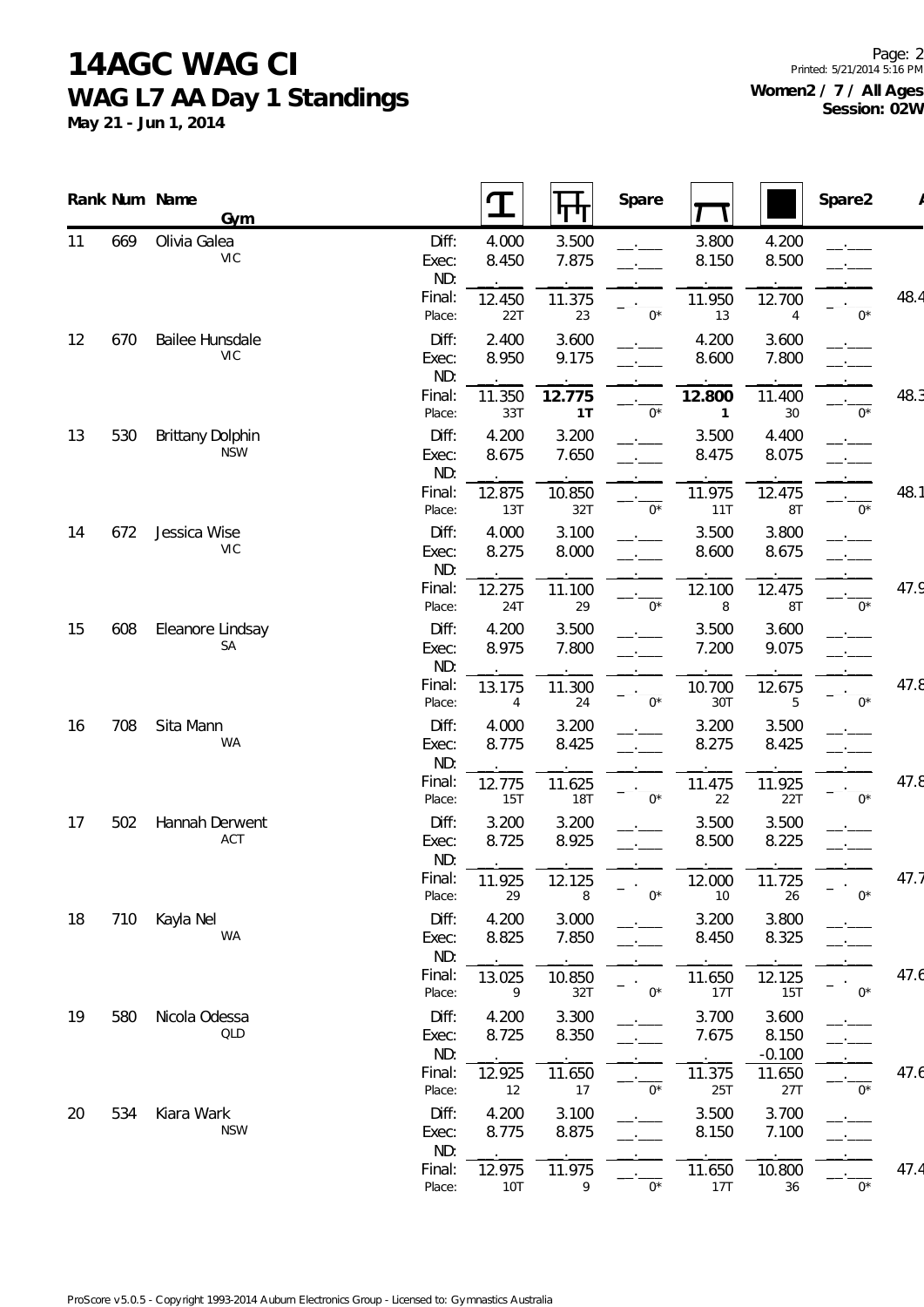**May 21 - Jun 1, 2014**

|    |     | Rank Num Name<br>Gym           |                       |                      | पाण                  | Spare       |                |                            | Spare2      |      |
|----|-----|--------------------------------|-----------------------|----------------------|----------------------|-------------|----------------|----------------------------|-------------|------|
| 21 | 621 | <b>Bridie Franks</b><br>TAS    | Diff:<br>Exec:<br>ND: | 4.000<br>8.450       | 2.800<br>8.225       |             | 3.700<br>8.150 | 3.500<br>8.550             |             |      |
|    |     |                                | Final:<br>Place:      | 12.450<br>22T        | 11.025<br>30         | $0^*$       | 11.850<br>14   | 12.050<br>17               | $0^*$       | 47.3 |
| 22 | 529 | Maddison Daley<br><b>NSW</b>   | Diff:<br>Exec:<br>ND: | 4.200<br>9.125       | 3.800<br>6.400       |             | 3.600<br>8.025 | 4.000<br>8.300<br>$-0.100$ |             |      |
|    |     |                                | Final:<br>Place:      | 13.325<br>3          | 10.200<br>36         | $0^*$       | 11.625<br>20T  | 12.200<br>14               | $0^*$       | 47.3 |
| 23 | 501 | Amira Barakat<br>ACT           | Diff:<br>Exec:<br>ND: | 4.200<br>7.825       | 3.600<br>8.550       |             | 3.700<br>7.450 | 3.700<br>8.250             |             |      |
|    |     |                                | Final:<br>Place:      | 12.025<br>28         | 12.150<br>7          | $0*$        | 11.150<br>28   | 11.950<br>20T              | $0^*$       | 47.2 |
| 24 | 610 | <b>Emily Scutter</b><br>SA     | Diff:<br>Exec:<br>ND: | 4.000<br>8.775       | 3.300<br>7.850       |             | 3.400<br>8.000 | 3.500<br>8.150             |             |      |
|    |     |                                | Final:<br>Place:      | 12.775<br><b>15T</b> | 11.150<br>26T        | $0^*$       | 11.400<br>24   | 11.650<br>27T              | $0^*$       | 46.9 |
| 25 | 667 | Jasmin Elkin<br><b>VIC</b>     | Diff:<br>Exec:<br>ND: | 2.400<br>9.150       | 3.600<br>8.725       |             | 3.300<br>7.750 | 3.500<br>8.400             |             |      |
|    |     |                                | Final:<br>Place:      | 11.550<br>32         | 12.325<br>6          | $0^*$       | 11.050<br>29   | 11.900<br>24               | $0^*$       | 46.8 |
| 26 | 712 | Summer Smith<br>WA             | Diff:<br>Exec:<br>ND: | 4.200<br>8.300       | 2.800<br>7.725       |             | 3.500<br>8.250 | 3.700<br>8.325             |             |      |
|    |     |                                | Final:<br>Place:      | 12.500<br>20T        | 10.525<br>35         | $0^*$       | 11.750<br>15   | 12.025<br>18               | $0^*$       | 46.8 |
| 27 | 668 | Lauren Ezard<br><b>VIC</b>     | Diff:<br>Exec:<br>ND: | 4.000<br>8.525       | 3.200<br>8.500       |             | 3.700<br>7.000 | 3.800<br>8.025             |             |      |
|    |     |                                | Final:<br>Place:      | 12.525<br><b>18T</b> | 11.700<br>16         | $0^*$       | 10.700<br>30T  | 11.825<br>25               | $0^*$       | 46.7 |
| 28 | 532 | Annabelle Passau<br><b>NSW</b> | Diff:<br>Exec:<br>ND: | 2.400<br>8.950       | 3.200<br>8.675       |             | 3.500<br>7.875 | 3.800<br>8.425<br>$-0.100$ |             |      |
|    |     |                                | Final:<br>Place:      | 11.350<br>33T        | 11.875<br><b>10T</b> | $0^*$       | 11.375<br>25T  | 12.125<br>15T              | $0^*$       | 46.7 |
| 29 | 609 | Joanna Moar<br>SA              | Diff:<br>Exec:<br>ND: | 4.000<br>8.175       | 3.100<br>7.525       |             | 3.900<br>8.550 | 3.700<br>7.500             |             |      |
|    |     |                                | Final:<br>Place:      | 12.175<br>27         | 10.625<br>34         | $0^{\star}$ | 12.450<br>3T   | 11.200<br>32T              | $0^*$       | 46.4 |
| 30 | 711 | Kayla Nguyen<br>WA             | Diff:<br>Exec:<br>ND: | 2.400<br>8.200       | 3.200<br>8.625       |             | 3.600<br>8.375 | 3.700<br>8.275             |             |      |
|    |     |                                | Final:<br>Place:      | 10.600<br>37         | 11.825<br>12         | $0^{\star}$ | 11.975<br>11T  | 11.975<br>19               | $0^{\star}$ | 46.3 |
|    |     |                                |                       |                      |                      |             |                |                            |             |      |